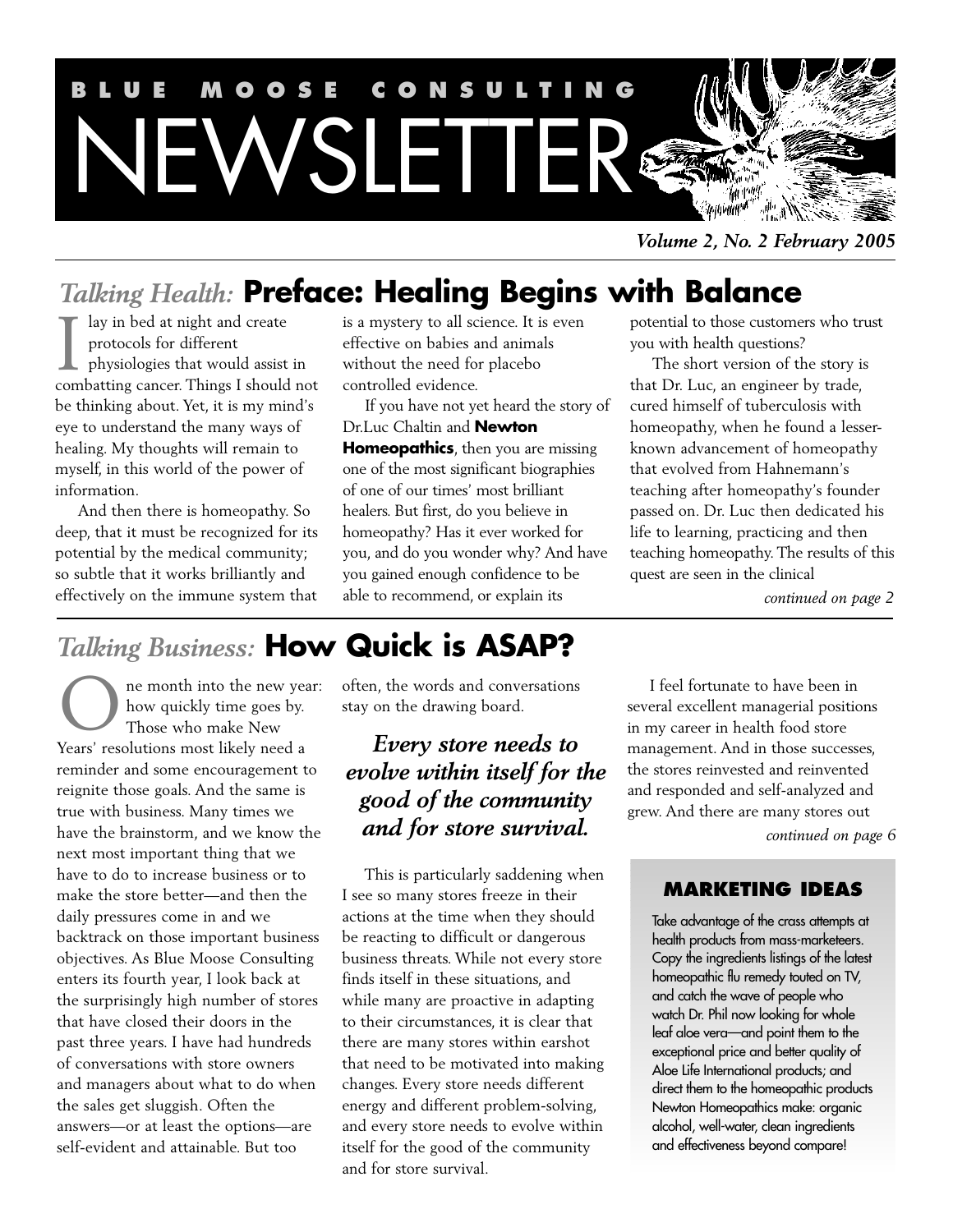# **Preface: Healing Begins with Balance**

*continued from page 1*

homeopathy practices, and the formulas he created in the Newton's Homeopathic line of products. One doctor's investigations into the quantum physics of how to affect changes in the modern human constitution.

Newton's Homeopathy is American homeopathy at its finest, a great advancement on a European discovery. *Modern physiology*: treat the liver first. *Modern diagnosis:* detox from the modern chemical pollutants of heavy metals, food additives, candida, pesticide residues…all those things Hahnemann was fortunate enough not to have to work with when he was working with his "cures".

# *World Health Organization figures state that homeopathy is the most practiced single medicine in the world today.*

Homeopathy currently has a reprieve from the assault of the modern pharmaceutical establishment. While herbal medicine is under constant onslaught, homeopathy is a recognized safe and effective medical protocol. Although WHO (World Health Organization) figures state that homeopathy is the most practiced single medicine in the world today, its medical capacity is allowed to function in the U.S. only because of miscalculations of the legal teams and lobbyists of the medical special interest groups in the early twentieth century. But here we are—with homeopathy as a great, underutilized health option for all our customers. Newton Homeopathics offer a wide range of complex remedies put together to address many serious and obstinate modern illnesses and discomforts.

And so, we *cannot* say that we can treat herpes with homeopathythough a good homeopath has methods; we *can* say that we can treat defined medical conditions, though, like arthritis and fever and menopause. We cannot say that we can deal with modern maladies like diabetes and

# *Newton's homeopathy has created a system to correct underlying imbalances and bring the body back to the point where it can heal itself.*

blood pressure or AIDS/HIV, but we can say that we have remedies that are effective against the flu.

Ah, beautiful homeopathy: the most underutilized, understudied and misunderstood gift to the natural foods canon. Newton's homeopathy: a system created to correct underlying imbalances and bring the body back to the point where it can heal itself. Back to the balance point where the body can heal itself. Imagine the implications of this idea: Jump Start Your Health!

Newton's Jump Start Your Health kit contains three remedies, combined to effectively signal the major organs of the body to prompt the activity of change. Whether the body is seriously imbalanced, or mildly ill, this jumpstart program will homeopathically activate organ response. Whole body homeopathy. Brilliant healing.

I lay in bed at night and think of all the things that I would like to say to educate the healthseeker about what to do to heal themselves. **Every treatment** should begin with **Newton's Jump-Start Your Health kit.** If you understand the principals, and observe homepathy's affects and results, and learn to explain the parameters of homeopathy to those who turn to you for guidance on their path—then you will see that Newton's Jump Start Your Health kit is the finest starter's kit for health that this industry has ever seen. Thank you, Dr Luc!

Now, give me twenty minutes to explain how Newton Homeopathics is revolutionary! ❂

## **INSIDER INFO**

Please be forewarned that the latest book by Yale dermatologist, Dr. Nicholas Perricone, is making a stir in the mass-marketplace and in stores throughout the country. This book, The Perricone Promise, is a New York Times best-seller and has already sold out of its first printing. In it, Dr. Perricone acknowledges the latest research on some cutting-edge products, several of which are available at the moment through **Bluebonnet Nutrition**. So ask your staff if people are looking for these products now:

**1. Nucleotides**—This product is the building block of RNA/DNA. It greatly outdistances earlier generation products. This is new, exciting, viable and a future best-seller. Crucial for new-cell growth, wound healing, regeneration.

**2. Optiberry**™—Optimum potency, multiple berry extract containing standardized levels of potent anthocyanins. A patented blend of wild blueberry, strawberry, cranberry, elderberry and raspberry extracts.

**3. Maittake Gold**—This is the gold standard for mushrooms today. A highly-concentrated and patented MaitakeGold Mushroom extract. Bluebonnet's version is the only one in an organic maittake mushroom mycelia powder base, and in Vcaps.

And don't forget the jump in sales for the nutrients mentioned in his first book, The Wrinkle Cure.

Bluebonnet's **Ageless Skin** contains the trio he touted so highly before, Alpha Lipoic Acid, Ascorbyl Palmitate and DMAE. Again, we are in Vcaps with no extra binder, excipients, etc.

Promote the book, endcap the ingredients. Lead the charge in what will most likely be a wave of sales that will span all of 2005.

#109 in book sales on Amazon.com as January ends after three months on the market

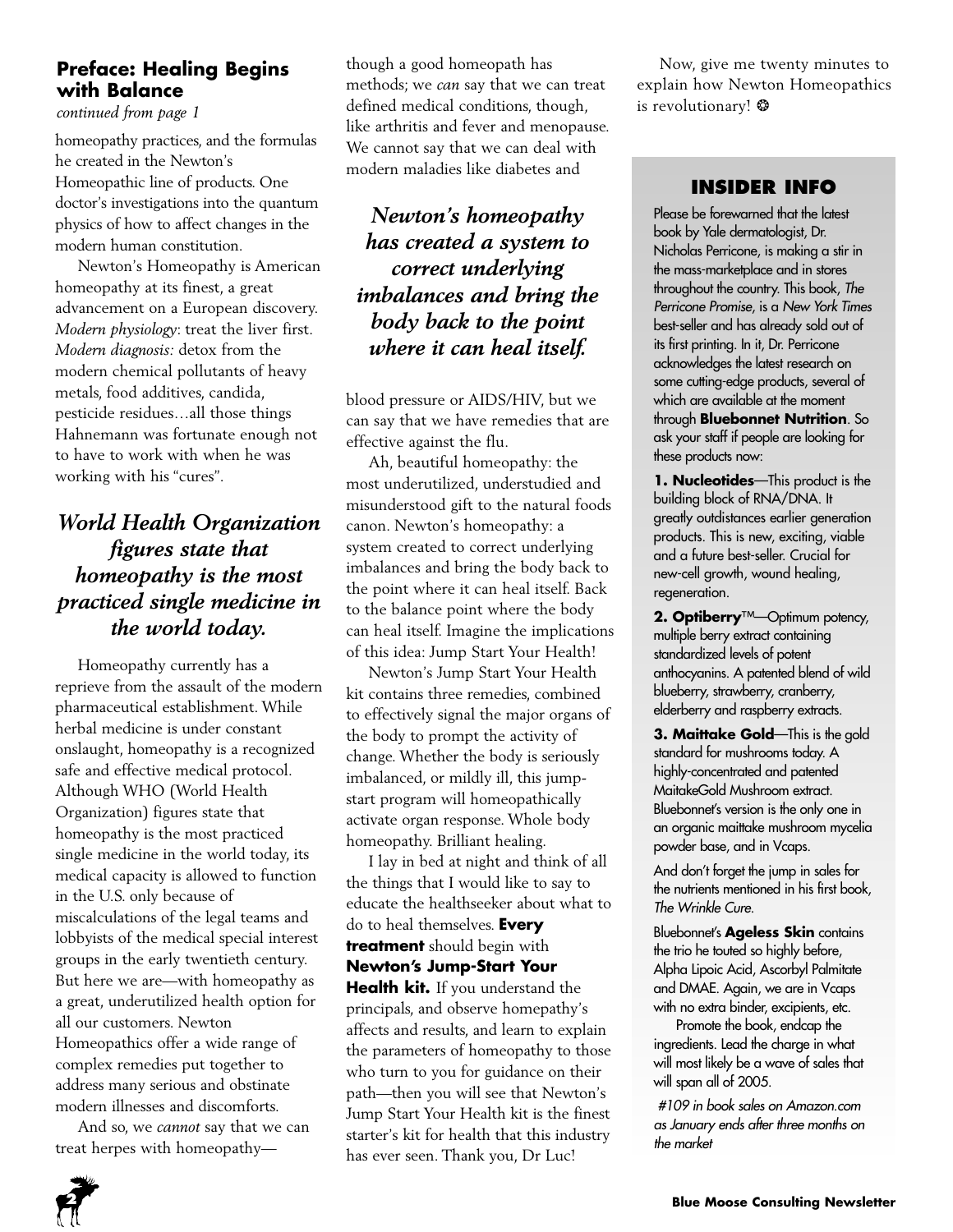

#### **FEBRUARY PROMOTION: SEXY HERBS SPECIAL 20% OFF**

Male Sexual Vitality Tonic™ Female Libido Tonic™ Pharma Maca™ Rhodiola Yohimbe



#### **THE GOLD STANDARD OF IMMUNE SUPPORT 20% OFF**

Super Echinacea™ liquid extract New Super Echinacea™ capsules Golden Echinacea liquid extract Golden Echinacea glycerite

#### **Winter 2005 Pharmer's Almanac subjects:**

"What's In a Cough? an introduction to herbal expectorants," "Wild-Cherry-Petasites Compound" product profile, "Meadowsweet Investigation," "Regulatory Report," and "Innovations in Organic Farming"

Sales from Feb 1-28 Promotions apply to 1, 4, 8, 16, 32-ounce sizes Not represented by BMC in NJ, NC



# **NORDIC NATURALS**

#### **Innovation. Products Customers rush for. Quality Unsurpassed. Keep 'em coming!!**

As requested, another larger size. **Complete Formula – 120 caps!!!** 120 caps/bottle, Item # RUS-02770 Retail \$32.95, Wholesale \$19.77

**Complete Formula Singles** 30 packets per box, 5ml (1 tsp) per packet # RUS-01774 Retail \$27.95, Wholesale \$16.77

**Omega-3 Formula Singles** 30 packets per box, 5ml (1 tsp) per packet # RUS-01764 Retail \$24.95, Wholesale \$14.99

> Arriving by Friday, 2/4 **Omega-3 Pet Capsules** 90 caps/bottle Item # RUS-50502 Retail \$19.95, Wholesale \$11.97

#### **February Sales: Loving Your Heart 15% OFF**

EPA Formula 60 caps Ultimate Omega 4 oz





**Increase sales with the best-tasting protein powders on the market.**

> **Super Earth** Soy Protein powder Natural Chocolate Truffle

> **Super Earth** Soy Protein powder Toasted French Vanilla

**Whey of Life**™ Natural Chocolate Blitz

**Whey of Life**™ Natural Vanilla Blast

Also available in single-serving 8-paks for customers to try

Round out the section with the best taste and best quality: • lecithin granules • brewer's yeast powder

**This is one case-stack that will move super fast!!!**



# NEWTON homeopathics

Always safe, always effective.

### **February deals: 3 ways to save**

#### **1) BUY 6 OR MORE OF THE SAME SKU 20% OFF**

#### **OTC Complexes Pump Sprays**

# 40 Caffeine addiction

# 30 Tobacco addiction # 213 Throat Miracle # 27 Weight control # 215 Hangover Relief<br># 40 Caffeine addiction # 217 Panic Button

#### **2) 4 OR MORE OF THE SAME SKU & GET 15% OFF**

# 3 Cold + Sinus # 5 Flu<br># 4 Fever + Infection # 6 Earache  $# 4$  Fever  $+$  Infection # 25 Throat Irritation

#### **3) 5 OR MORE OF THE SAME SKU AND GET 25% OFF**

All Pet complexes, available in our new label design

Must mention discounts at the time of order!

**Homeopathy, Where it helps www.newtonlabs.net**

Not represented by BMC in NJ and parts of PA Not represented by BMC in NC, WV

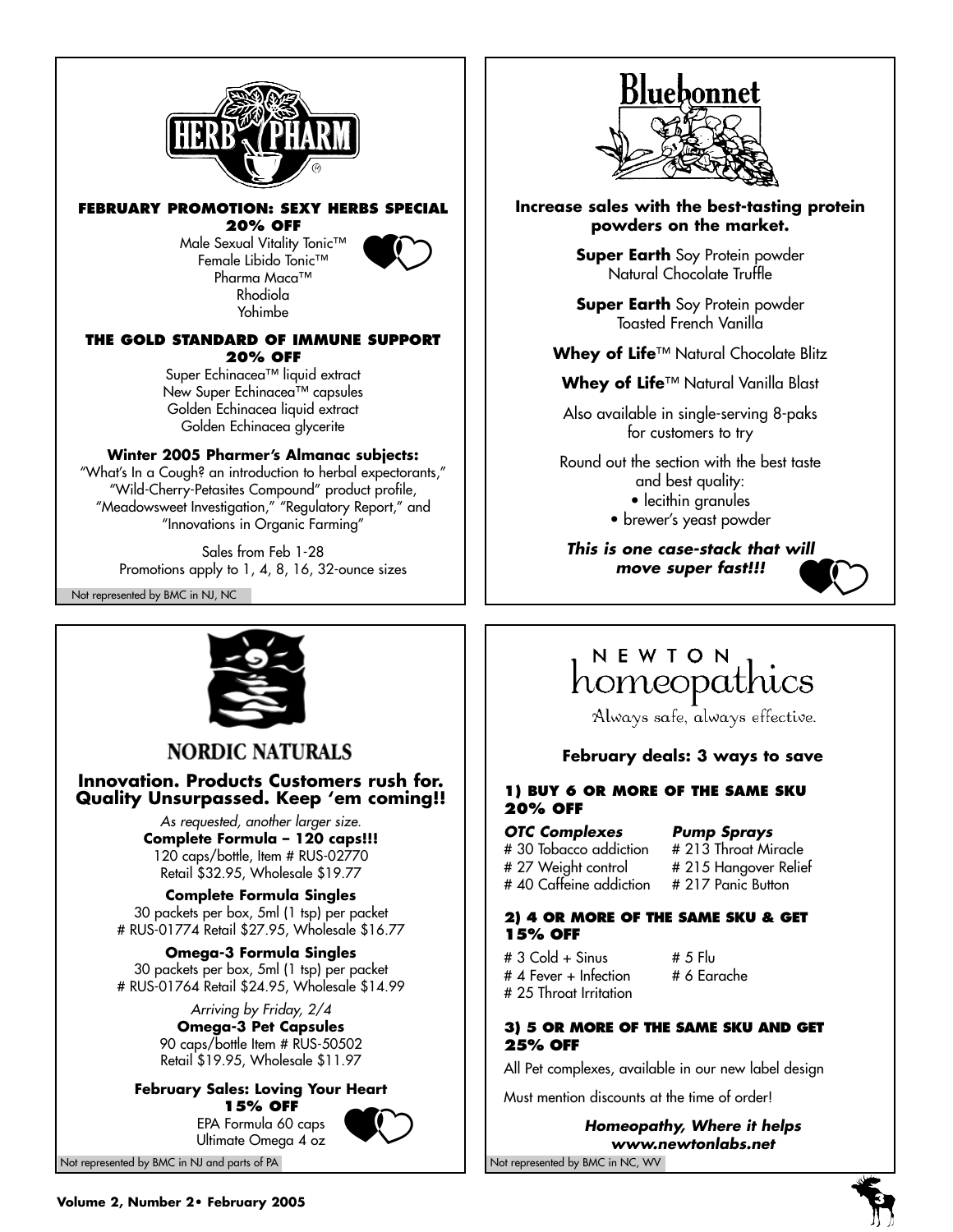# **OLBAS®**

#### **Make Olbas a part of everyone's everyday lifestyle. Natural Health in 2005**

**Olbas instant Herbal Tea**; a perfect instant tisane with 20 herb extracts— Peppermint, chamomile, fennel, thyme, Iceland moss, licorice root, lungwort herb, star anise, marigold, yarrow root, elder flowers, lime flowers, blackberry leaves, sage, eucalyptus leaves, plantain leaves, cyanic flowers, cowslip, mullein flowers, malva flowers with fruit pectin, peppermint oil, eucalyptus oil. Sweetened with grape sugar and sugar. **Delicious! Soothing Relief for Colds & Flu**

#### February Sales: **BUY FOUR AND GET ONE FREE** of the following: (ask for deal when ordering)

**Mullein Flowers** (Verbascum tarsus) 60 caps \$4.65; retail: \$9.29 Vcaps

**Mullein Leaves** (Verbascum tarsus) 60 caps \$4.20; retail: \$8.39 Vcaps

**Healthy Heart Support**™, 60 Vcaps—450mg: Proprietary Blend 450mg- Borage, Motherwort, Skullcap, Tansy, Valerian Root, Hawthorn Berries.

#### **One pouch of JUVO Raw Food a day can change your body?**

1. JUVO is a plant-based meal: Organic whole grains, vegetables, sea-vegetables and mushrooms make up the premium plant-based ingredients.

2. JUVO is a living and uncooked food: Over 25 natural ingredients are freeze-dried to protect essential nutrients and retain freshness.

3. JUVO is a complete meal full of nutrition and also low-calorie: Perfect for weight loss in a healthy, natural way

One pouch of JUVO a day can provide optimum energy, enhance metabolism, strengthen the immune system, cleanse the digestive system, and reduce daily total calorie intake, thus improving overall body function and eventually re**juvo**nating your body.

"Simply changing the diet can make a healthier America" **This is Juvolution.**

lot represented by BMC in PA, NJ

# EssentialFormulas

#### **Are you versed in the potential of real healing?**

Every customer can benefit from, every customer needs a viable, strong probiotic.

The sooner people become accustomed to this fact, the quicker we will see long-term and dramatic healing.

> **Probiotics 12—**30 caps **Probiotics 12—**60 caps

> > Natural fermentation

100% vegetarian

Enteric coated

Published clinical studies prove efficacy

The world's best-selling probiotic

Stronger than any other probiotic on the market.

**This probiotic will make you a believer in the importance of probiotics for overall health!**

# The Hair Doc Company

# **New Year's Resolutions**

- **1.** Increase sales in the bodycare department
- **2.** Stimulate interest in shampoo and hair care and increase sales
- **3.** Make bath care products and skin care tools a section worth<br>getting excited a section worth getting excited about
- **<sup>4</sup>**. Take sales away from the local drug stores for all of the local<br>Provided with a low of the above
- **5.** Provide the best products on the<br>market

#### **All your needs in one company: Hair Doc/Bass Brushes**

- The oldest purveyor of hair care and bath care products in the natural foods industry
- The largest seller in this category in the industry
- The importer and distributor of the best products available

**Time to act on those New Year's Resolutions!**



The Essence of Well-Being®

#### **2005 is the year to make aromatherapy a best-selling category in your store!**

- Single Note Essential Oils
- Organic Single Note Essential Oils
- Essential Oil Blends

#### **FEBRUARY SALES**

**Blue Line Body Care:**

#### **Full Blue Line Body Care**

[753SPEC12 Promo #1] with Free 5-tier (shelf) black, free standing display—260 pieces **50% OFF** Reg. \$980.30; Sale \$490.15

i

[753SPEC06 Promo #2] with Free 5-tier (shelf) black, free standing display—155 pieces **30% OFF** Reg. \$537.65; Sale \$376.36

**Single Item only: Blue Line Body Care** 6 or more same item **30% OFF** (e.g., 6 Lavender Lotion [75LOL]

**Simplicity Lamps** —**now available in Red New Mexico Clay**—Natural (Bowl clear glaze) (10SIM) 12 or more Reg. \$8.75; **SALE \$7.75 EA.**  Adobe (Full glaze) (10SIMA) 12 or more Reg. \$7.50; **SALE \$6.50 EA.** 

# **TAKE 5 MINUTES**

Looking to carry new lines? Want to get rid of those COD charges and establish terms with regular vendors? How many times have you filled out a credit application, and how much time does each take? Why not create your own pre-made credit application with all the information always requested. Then, when you want to submit one, fax over your information along with your signature at the bottom of the form from the company. Preplanning equals more time for you to focus on your sales.



## **TIP OF THE MONTH:**

The **Whole Foods Market in Vienna Virginia** has placed signs throughout their bodycare section demarcating every products they carry that is paraben-free. The signs just say the salient, pertinent statement, "No parabens".

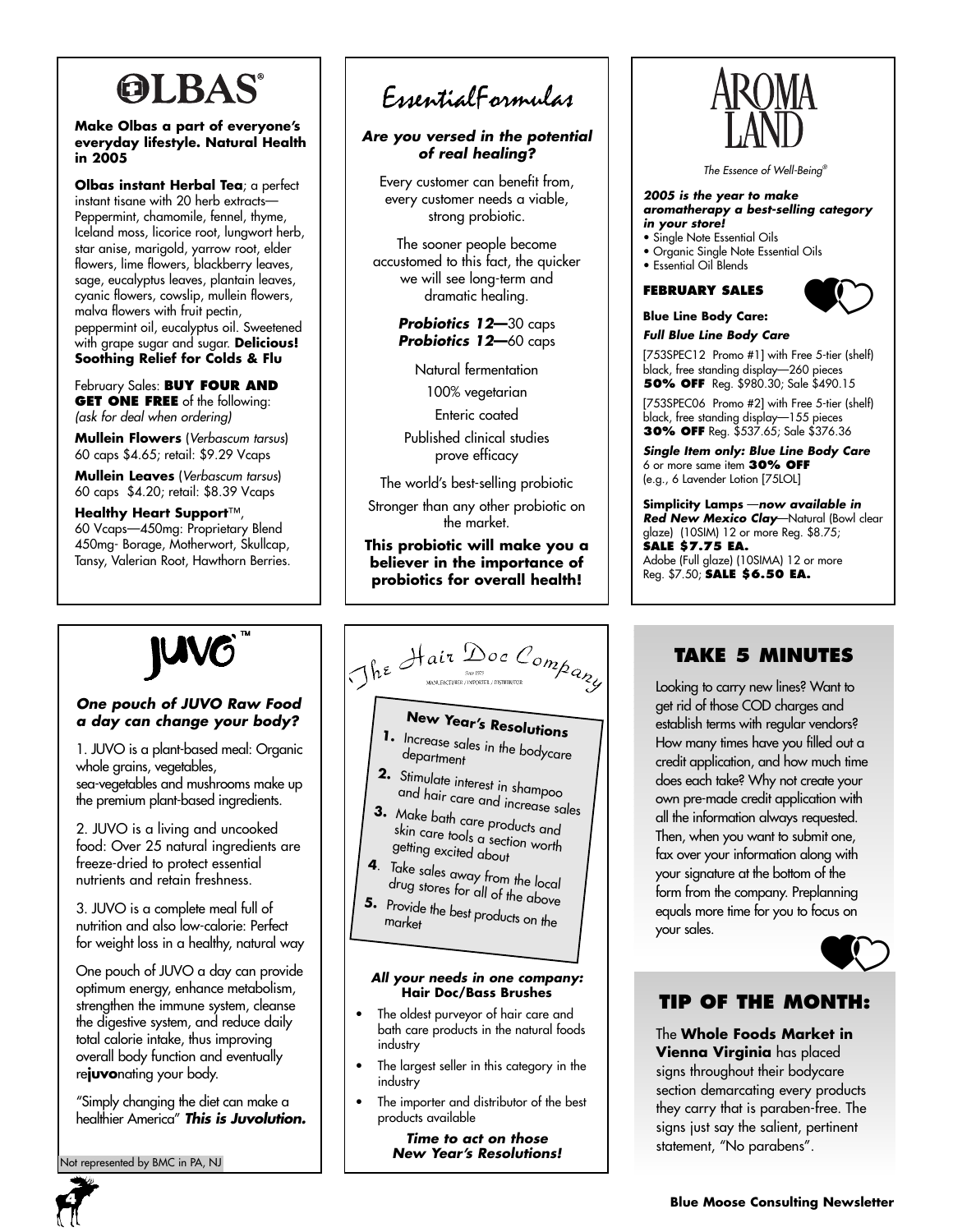

**Provide advanced Herbal HealthCare from Himalaya USA. Be bold and offer complete and well-balanced herbal protocols.**

**1. Clean Living Detox Program:** contains 1 HemoCare® and 3 LiverCare®

#### **2. TotalCare for Women**

Phase 1 contains 2 MenstriCare® , 1 StressCare® and 1 Livercare® .

Phase 2 contains 1 each of MenstriCare® , MenoCare® , StressCare® and Livercare®

Phase 3 contains 2 MenoCare® , 1 StressCare® and 1 Livercare®

for the three phases of a women's life cycle. **TotalCare for Women** is recommended by Ann Louise Gittleman, PhD, CNS

Add to your Bodycare/Personal Care Nutrition section. Herbal answers are: **Dermacare**™ 120 tabs **NailCare**™ 60 caps

**VeinCare**™ 60 caps All Himalaya USA products are tested for heavy metals and all the

HerbalCare Formulas are created after human clinical tests prove their efficacy.

**Learn the value of Himalaya USA for effective herbal sales and solutions.**



**Health Education : Health Products : Aloe Vera** 

Aloe vera is one of the most miraculous plants for skin health. **But most aloe used in bodycare products is either inferior quality aloe or not an active aloe.**

Customers will see the difference when they use Aloe Life International. Bodycare products with whole leaf aloe vera juice as the active ingredient.

#### **Healing bodycare for your skin!**

| <b>SKIII</b> : |  |
|----------------|--|
| 4 oz and 16 oz |  |

**Aloe Healing Skin Gel** 4 oz and 8 oz **Body Heat**  $4 \text{ oz}$  and  $8 \text{ oz}$ 

**Personal Gel Lubricant** 4 oz

**Ear Drops** 1 oz

And new this month:

**Face & Body Lotion** 

**Vein Repair Formula** 3 oz. roll on bottle

Remember our Face and Body lotion is now paraben free!

# PERFECT **ORGANICS**

# **Natural Skin and Body Luxury<sup>TM</sup> Pure, Simple and Clean…**

With only the finest natural and organic ingredients:



Super Lip Moisture!

Available in: Fresh Mint Citrus Orange Vanilla Twist

And new this month: a counter display to prominently present these ultra-moisturizing lip balms

Super hydrating and nourishing… your customer's best bet for smooth, soft lips!!



# **10% OFF Zero Zitz Unscented Kreamy Kleanzer**

Choose products that are effective and enhance your well being!

**Zero Zitz** nourishes, exfoliates, hydrates, cleanses and tones while helping you see your way clear!

The magic of Zero Zits, in a pure castile. So sensuously Kreamy that you will want to take your shower three times! Unscented with Hemp & Egyptian Blackseed. 6 fl. oz.